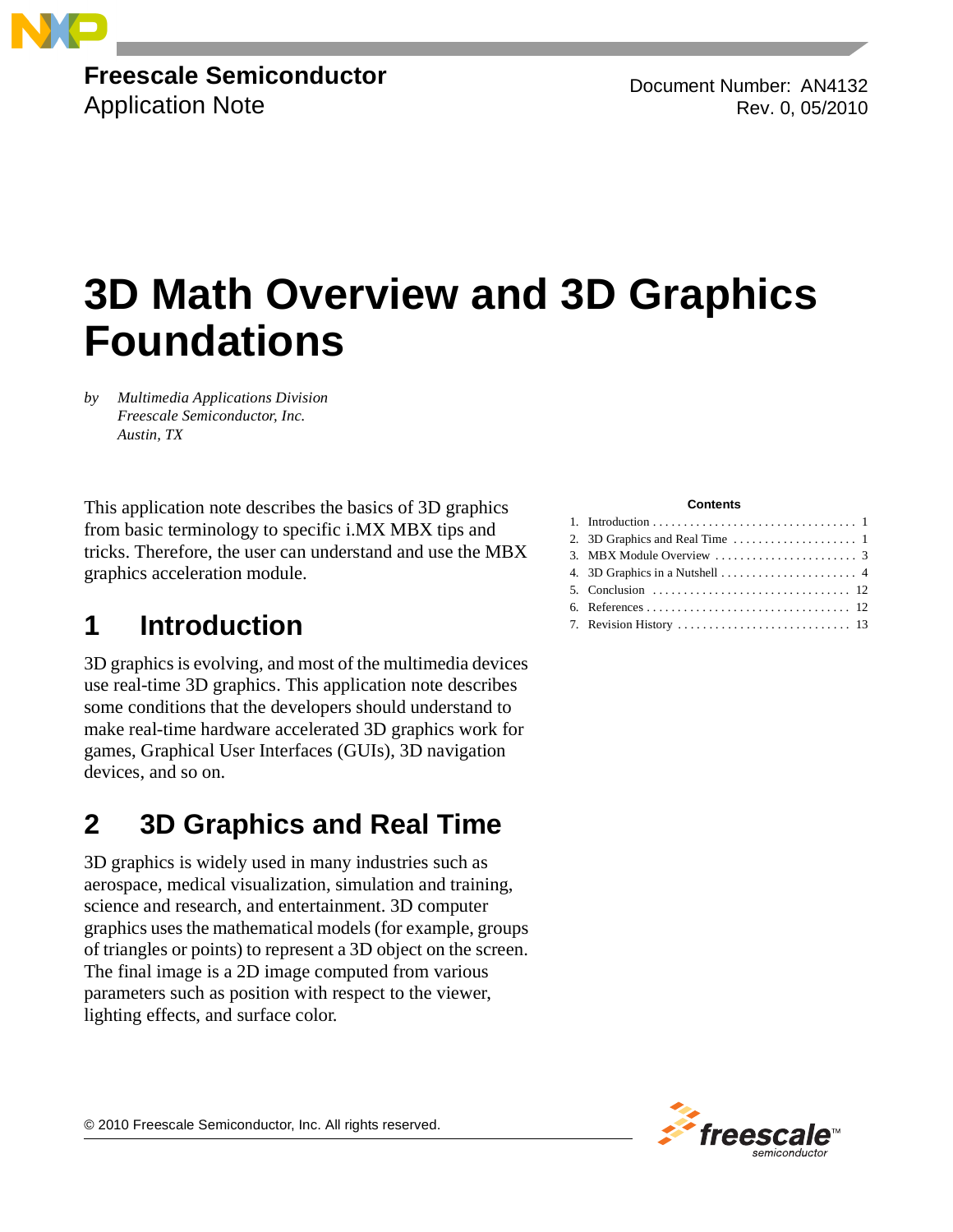

#### **3D Graphics and Real Time**

The process of making a 2D image from the 3D information is called rendering. The frame is sent to the display after it is rendered by the software and hardware. This process is repeated until the user halts it. The final displayable image is called a frame. Due to the nature of this process, the time taken for rendering is very small (typically 1/30th of a second).

The frame rate is the measure of the number of full screens (frames) that a given application refreshes or redraws per second. If the 3D graphics are rendered and displayed fast enough so that the user can interact with them, then it is called real time.

### **2.1 Software Rendering vs. Hardware Accelerated Rendering**

There are two main ways to render 3D graphics:

- Software rendering
- Hardware accelerated rendering

### **2.1.1 Software Rendering**

In software rendering, the rendering code runs on a general purpose Central Processing Unit (CPU) by using specialized graphics algorithms. This rendering is extremely slow because the scene complexity and frame resolutions are high. Software rendering is extensively used in the film industry to render frames.

### **2.1.2 Hardware Accelerated Rendering**

As 3D graphics requires several computations for a stand alone CPU to handle the data in real time, a specialized real-time 3D graphics hardware has been developed. This is used in PCs, game consoles, and the latest embedded devices such as i.MX MBX technology.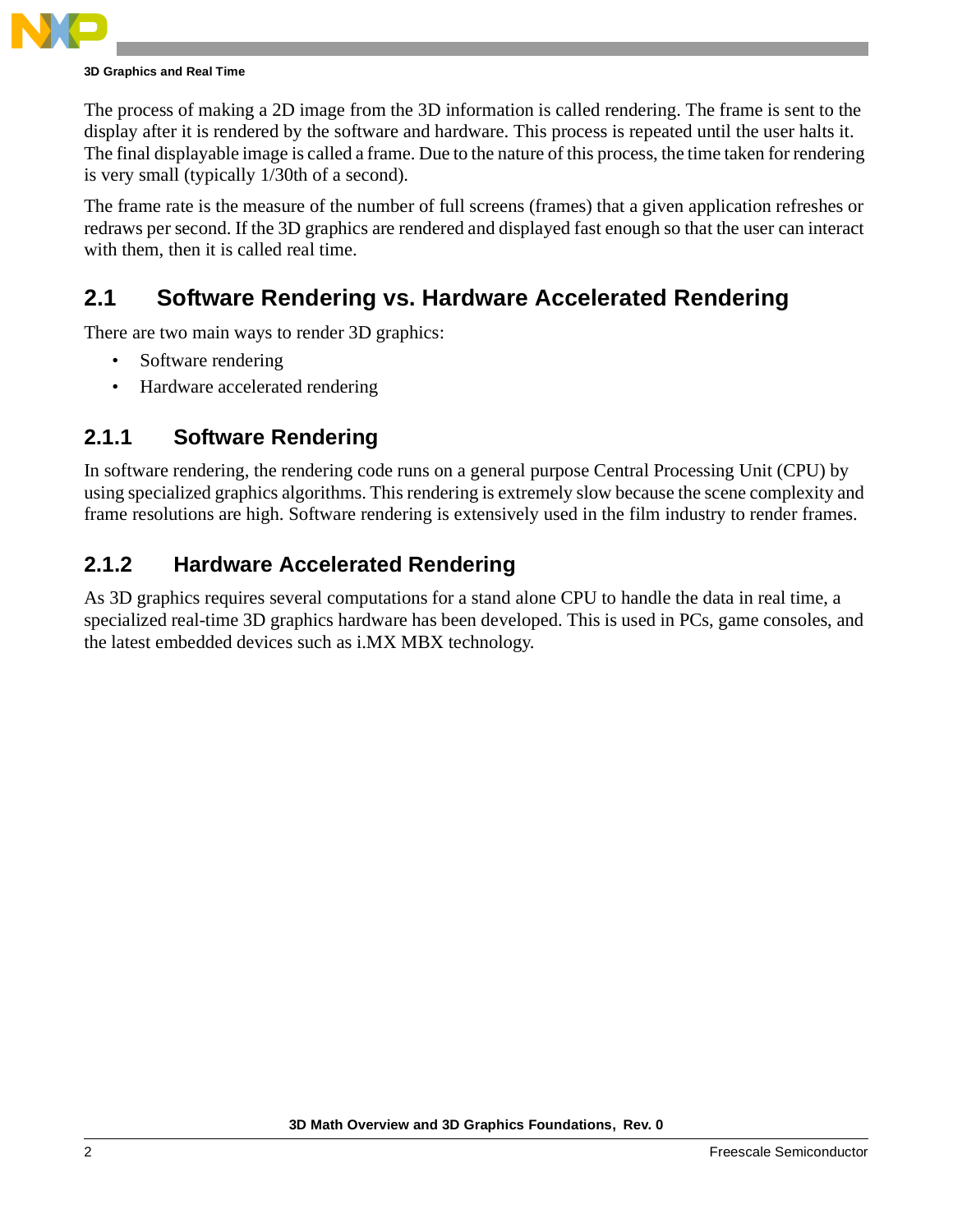



## <span id="page-2-0"></span>**3 MBX Module Overview**

The MBX R-S 3D Graphics Core is an Advanced Microcontroller Bus Architecture (AMBA) compliant System-on-Chip (SoC) component. [Figure 1](#page-2-1) shows a top-level block diagram of the MBX R-S 3D Graphics Core.



**Figure 1. MBX R-S 3D Graphics Core**

<span id="page-2-1"></span>The MBX R-S 3D Graphics Core consists of the following modules:

- Tile Accelerator (TA)
- Event manager
- Display list parser
- Hidden Surface Removal (HSR) engine
- Texture shading unit
- Texture cache
- Pixel blender

The MBX R-S 3D Graphics Core operates on 3D scene data (sent as batches of triangles) that are transformed and lit either by the CPU or by the optional VGP R-S. Triangles are written directly to the TA on a First In First Out (FIFO) basis, so that the CPU is not stalled. The TA performs advanced culling on triangle data by writing the tiled non-culled triangles to the external memory.

The HSR engine reads the tiled data and implements per-pixel HSR with full Z-accuracy. The resulting visible pixels are textured and shaded in Internal True Color (ITC) before rendering the final image for display.

### **3.1 MBX R-S 3D Graphics Core Features**

The MBX R-S 3D Graphics Core has the following features:

- Deferred texturing
- Screen tiling
- Flat and Gouraud shading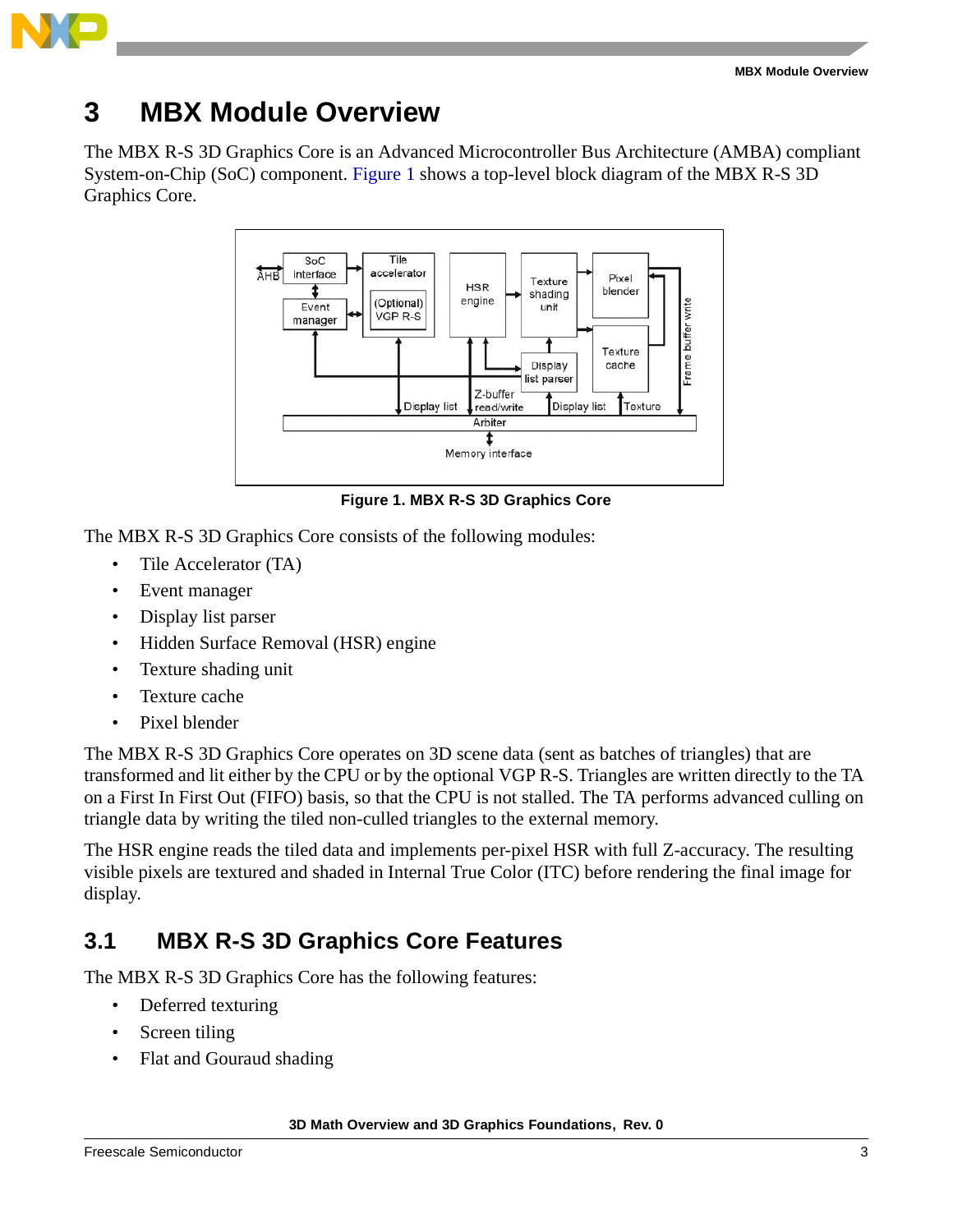

- Perspective correct texturing
- Specular highlights
- Floating-point Z-buffer
- 32-bit ARGB internal rendering and layer buffering
- Full tile blend buffer
- Z-load and store mode
- Per-vertex fog
- 16-bit RGB textures, 1555, 565, 4444, 8332, 88
- 32-bit RGB textures, 8888
- YUV 422 textures
- PVR-TC compressed textures
- 1-bit textures for text acceleration
- Point, bilinear, trilinear, and anisotropic filtering
- Full range of OpenGL and Direct3D (D3D) blend modes
- Dot3 bump mapping
- Alpha test
- Zero cost full scene anti-aliasing
- 2D via 3D

### **NOTE**

The MBX module is present in the i.MX31 processor, but not in the i.MX31L processor.

## <span id="page-3-0"></span>**4 3D Graphics in a Nutshell**

Rendering hardware is built primarily to draw 3D triangles. However, setting up and manipulating the 3D triangles involve algorithms that use 3D mathematics and other techniques.

### **4.1 Coordinate Systems**

A coordinate is a series of numbers that describes the location in the given space. 3D graphics system operates in a mathematical space. The space used in most of the 3D graphics is called 3D Cartesian coordinate. The Cartesian coordinate system uses a series of intersecting line segments to describe a location with respect to the origin. The origin is a point in the space where all the coordinates are 0. The intersecting lines are orthogonal or perpendicular to each other.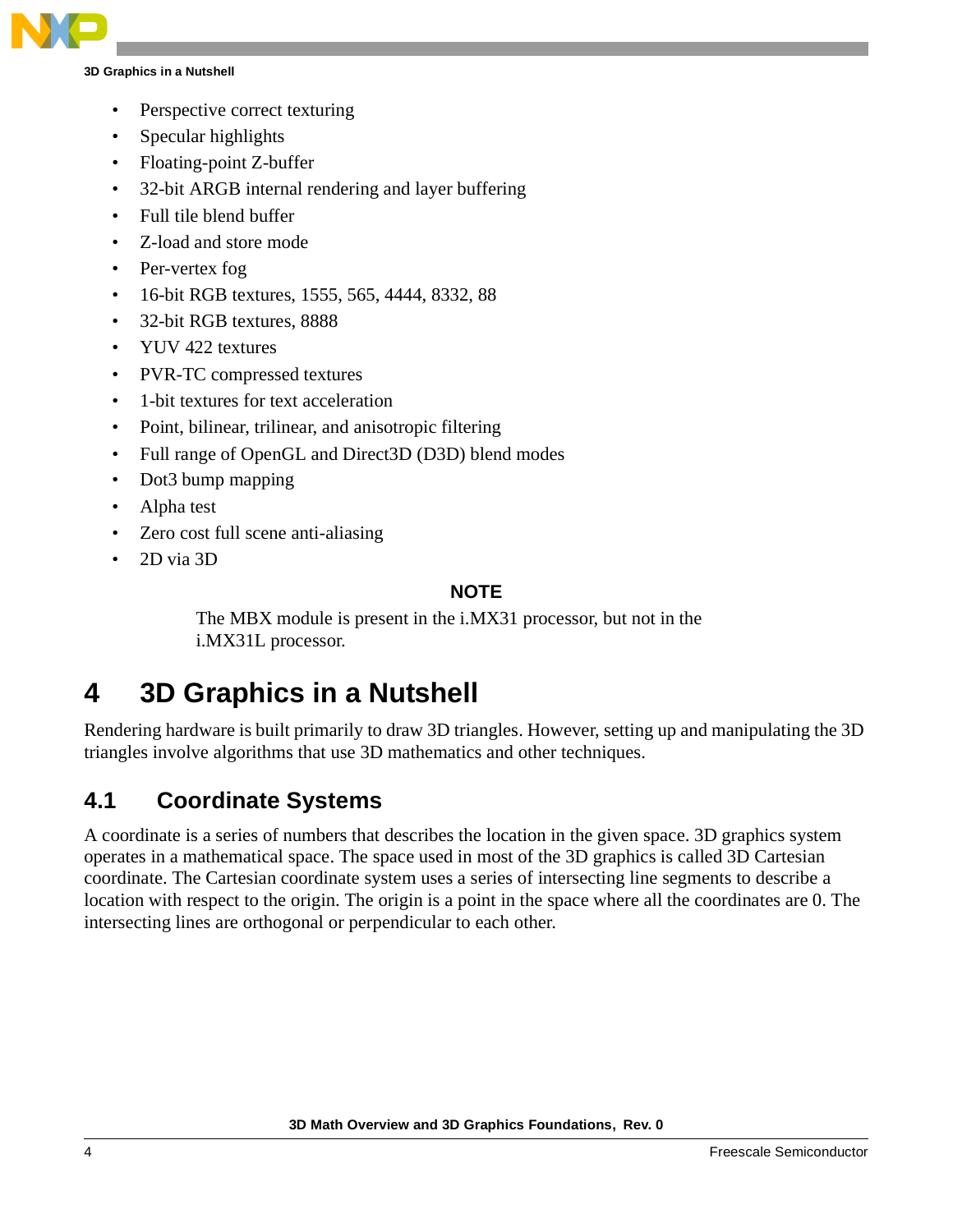

[Figure 2](#page-4-0) shows the 3D Cartesian coordinate system.



**Figure 2.** 3D Cartesian Coordinate System

<span id="page-4-0"></span>The intersecting lines are named as X-axis, Y-axis, and Z-axis by convention. The standard order is a right-handed orientation.

### **4.2 3D Objects and Polygons**

A 3D model is composed of relational and geometric information. This information is generally stored in the form of polygons and vertices. A polygon is a multi-sided closed surface that consists of vertices that are connected by chained lines. The coordinates of a polygon are stored in a vertex, and each vertex is associated with a color. A triangle, which has three vertices, is the most basic form of a polygon. It is planar and convex, which is essential for lighting and collision detection.

3D objects do not necessarily have to be made of only triangles. However, the objects are generally triangles or converted to triangles because they can be handled easily. 3D objects are composed of triangle meshes (arrays). This geometric data can be imagined as a set of coordinates or points that has a common origin, and the triangle sets are made with these coordinates.

[\Figure 3](#page-4-1) shows a polygon.



**Figure 3. Polygon**

<span id="page-4-1"></span>Another important concept is the winding order. It determines the front and back of a polygon. The default winding order of a polygon in OpenGLExtractor (OpenGL ES) tool is counterclockwise. This order can be changed while rendering. However, the winding order is generally taken as counterclockwise.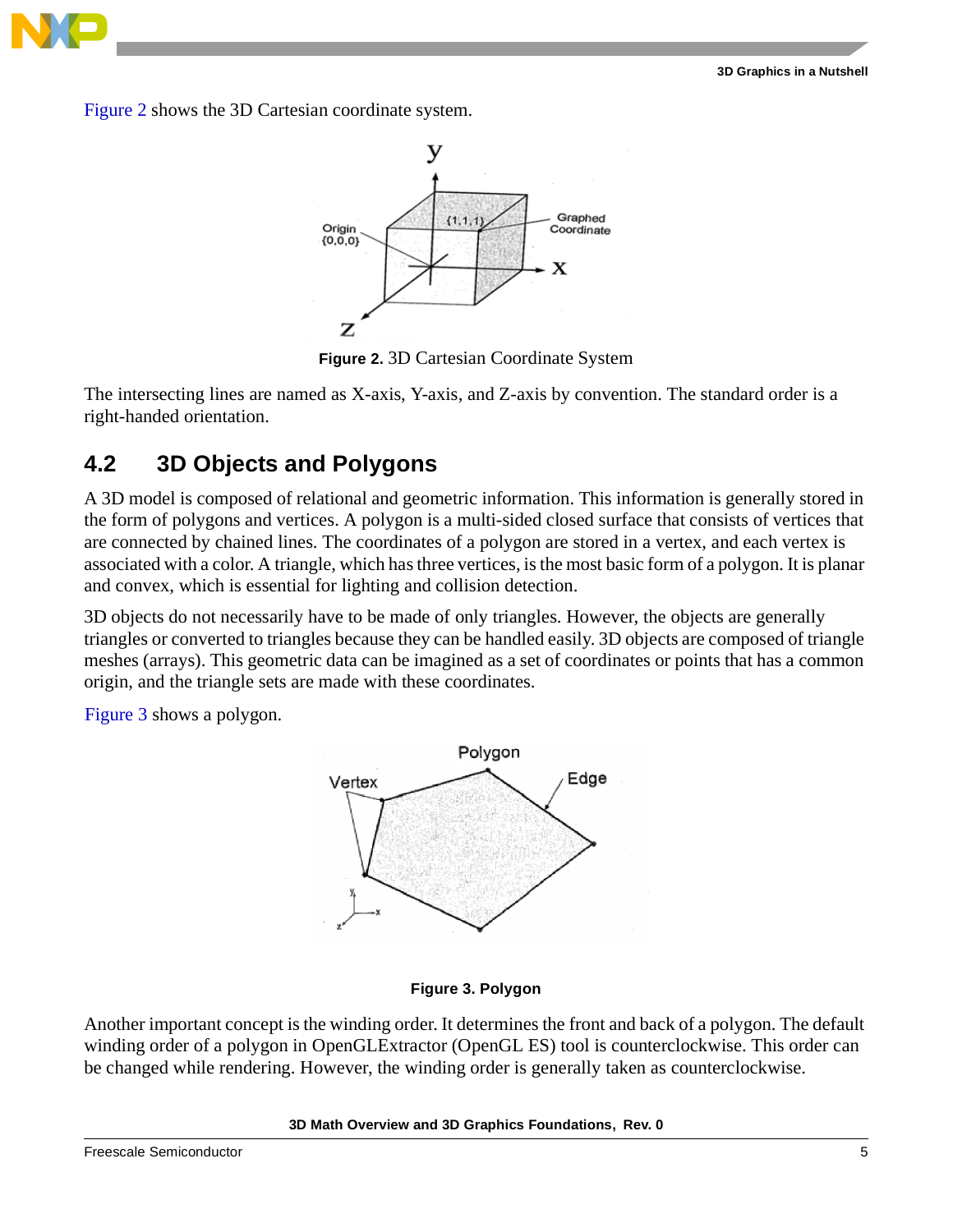

Some 3D objects lend themselves to be generated with code such as terrain, unlike the video game characters. The video game characters are generated by the 3D modeling software. Sophisticated software applications are available to create 3D geometry for these cases, such as the popular 3D Studio Max and Maya.

### **4.3 Transformations**

Transformation is an operation that uniformly changes the coordinates of a piece of geometry. Here, the given operation is performed on each vertex and the overall shape is preserved. Therefore, transformation creates a change in the 3D object or coordinate system.

3D transformations are generally stored as 3D matrices. However, the matrices are not processed directly by the code, but are abstracted by some form of a transformation class.

There are three major types of transformations in a 3D graphics system:

- **Translation**
- Rotation
- **Scaling**

### **4.3.1 Translation**

In translation, all the points or vertices in the object are moved along a single axis  $(X, Y \text{ or } Z)$ .

[Figure 4](#page-5-0) shows translation of a cube with the translation matrix.



**Figure 4. Translation in 3D and Corresponding Translation Matrix**

### <span id="page-5-0"></span>**4.3.2 Rotation**

In 3D, rotation occurs about an axis. The standard way to rotate is by using the left-handed convention.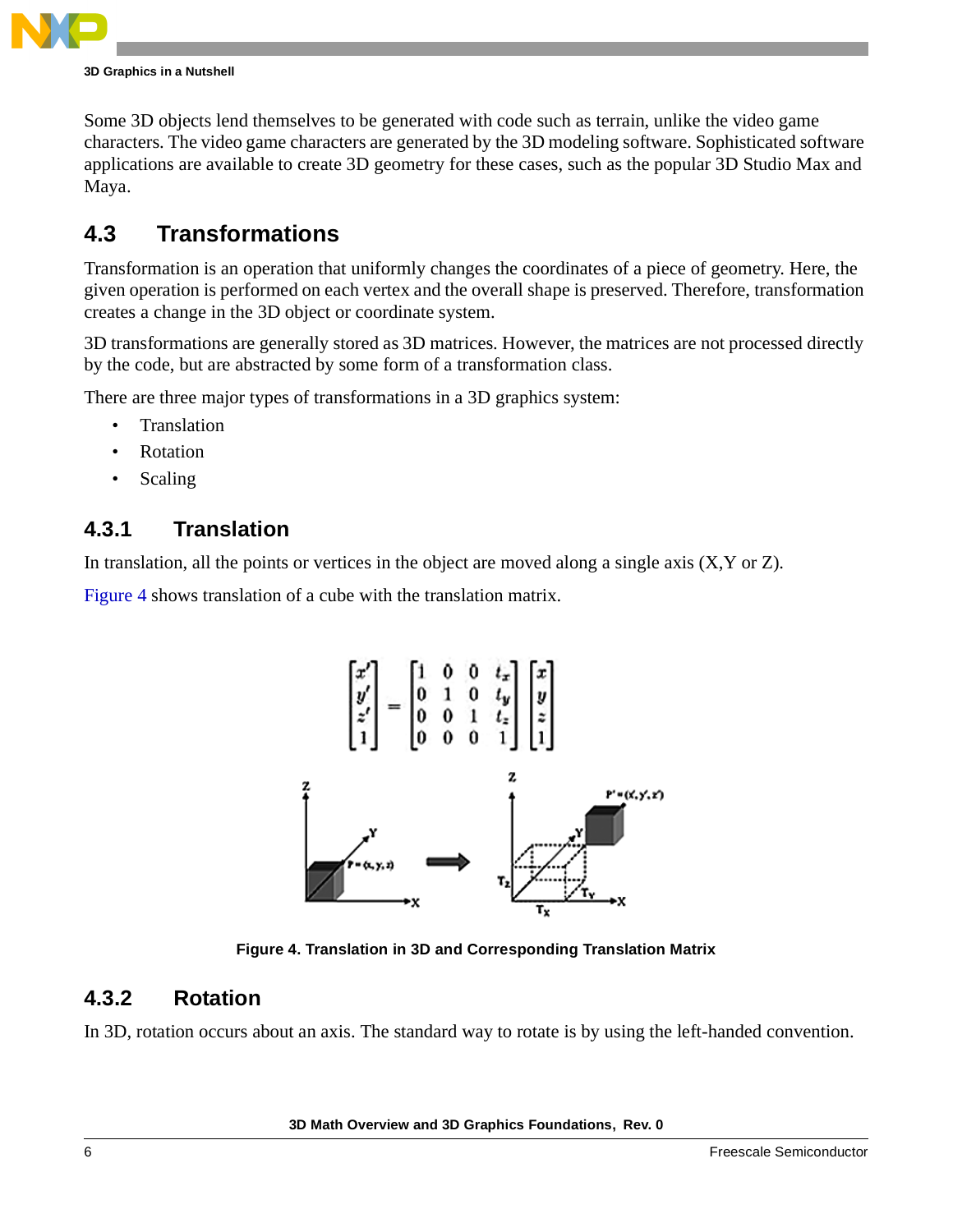

[Figure 5](#page-6-0) shows rotation about X and Z axes and their corresponding rotation matrices.



**Figure 5. Rotation in 3D with Corresponding Rotation Matrices**

### <span id="page-6-0"></span>**4.3.3 Scaling**

An object can be scaled to make it proportionally bigger or smaller by a factor of k. If the same scale is applied in all the directions, then the scaling is being performed in a uniform scale. Thus, the object is dilated about the origin.

Uniform scaling preserves the angles and proportions. If all the lengths in uniform scaling increase or decrease by a factor of k, then the areas change by a factor of  $k^2$  and the volumes (in 3D) by a factor of  $k^3$ .

[Figure 6](#page-6-1) shows a scaling matrix.





### <span id="page-6-1"></span>**4.4 Camera and Projection**

The final render of a 3D object or scene is a 2D image. The process of obtaining a 2D display from 3D virtual space involves two important concepts: camera and projection.

### **4.4.1 Camera**

The idea of camera is that the developer can place a camera virtually in the 3D world and have the system render from that point of view. However, a camera is an illusion in which the captured objects are inversely transformed by a camera transform. A real camera does not exist in an OpenGL tool. Alternatively, a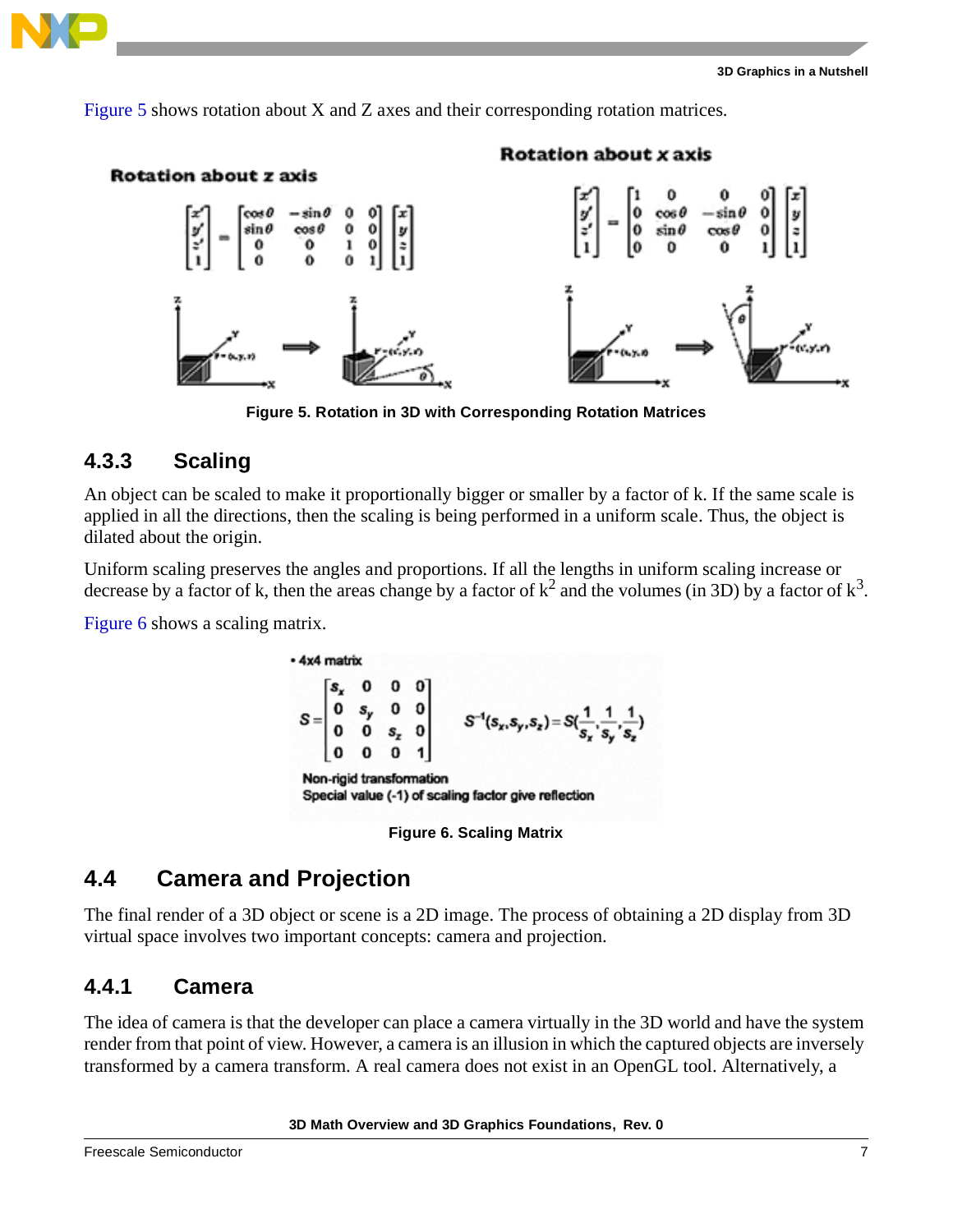

ModelView matrix is used to create the effect of a camera. Camera manipulation is important in 3D applications. The application should implement camera classes to make camera manipulation easier.

### **4.4.2 Projection**

Projection is carried out on 3D polygons and is converted into 2D polygons by using the projection matrix. The projection matrix is created by the rendering system that is based on the state of the camera and other factors such as the field of view. In general, projections transform points in an N dimensional coordinate system into a coordinate system of dimension less than N. The 3D hardware handles this process automatically. Therefore, the initial setup alone is generally sufficient.

### **4.4.3 Camera Model**

OpenGL draws primitives according to a user-definable camera model. A camera can be specified in intuitive terms: position, aperture, and so on. Several cameras can be used based on the purpose. For example, a mini-map in the corner of a screen can use different camera parameters as the main scene. Additionally, selection can be made from different projection schemes such as perspective and orthographic. Therefore, the desired viewing algorithm can be chosen. The user can also completely override the camera and draw in the window coordinates. This is useful while drawing in 2D, performing overlays for menus or interface elements, and so on.

An OpenGL camera is a series of transforms. The full scene is rotated according to the camera's orientation and then translated, so that the viewpoint is placed correctly. An optional perspective transform is then applied. Hand coding of these transforms is troublesome and prone to errors. Thus, the Application Program Interface (API) of the PowerVR Software Development Kit (PVR SDK) provides easy-to-use calls that handle the camera operation. Two calls are involved in the camera operation. The first call allows specification of the camera projection properties (aperture, aspect ratio, type of projection, and so on). The second is used to directly place the camera in the 3D world.

The minimum parameters that are required to set up a virtual camera are as follows:

- fFOV—Indicates the field of view, in degrees, in the Y direction.
- Aspect—Specifies the ratio between width and height. For example, a value of 1.3 implies that the width of the camera's snapshot is 1.3 times larger than the height.
- CAM\_NEAR—Used to initialize the Z-buffer. This parameter is strictly a positive double value, specifying the distance (in Z) to the near clipping planes.
- CAM\_FAR—Used to initialize the Z-buffer. This parameter is strictly a positive double value, specifying the distance (in Z) to the far clipping planes.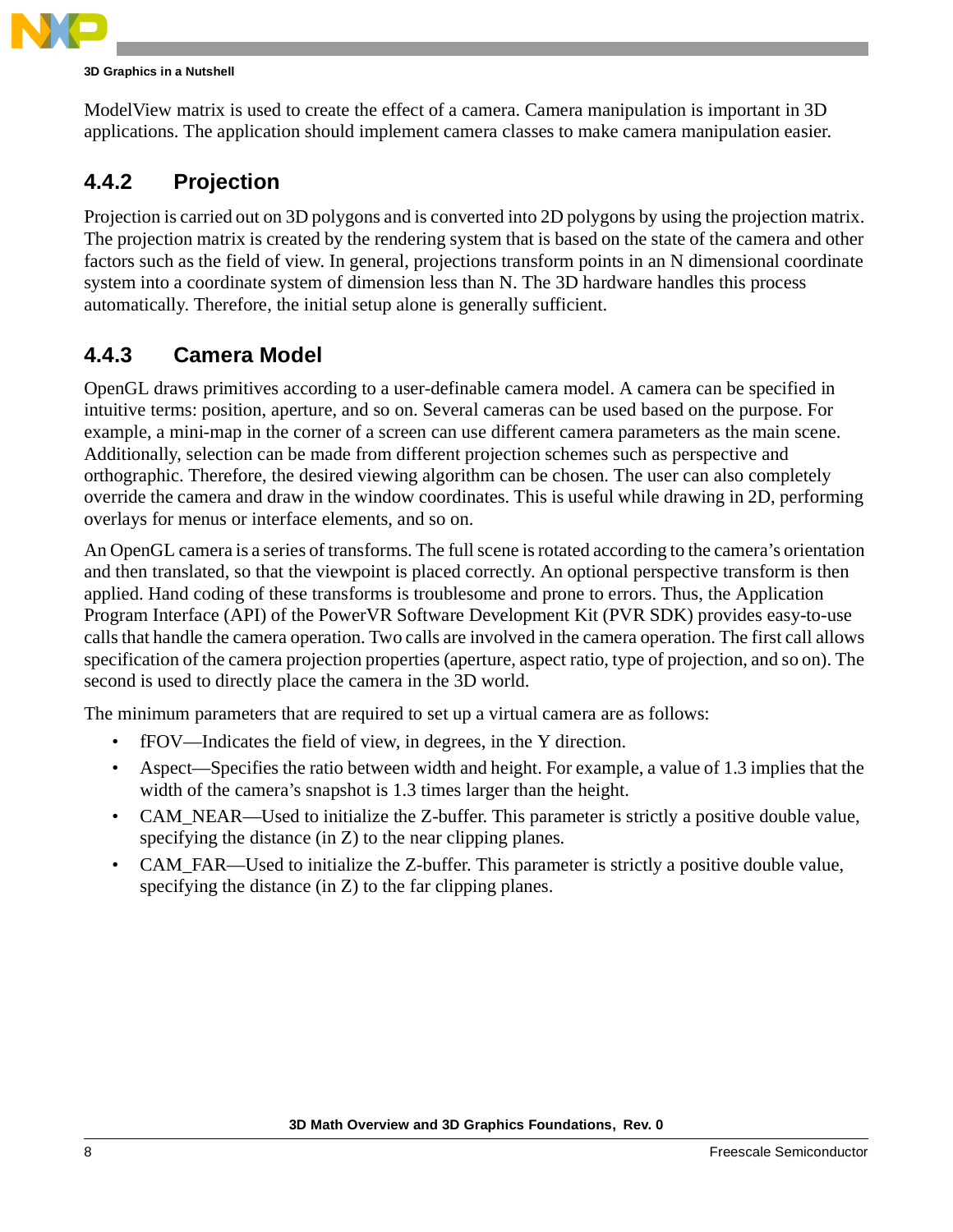

These parameters specify a view frustum completely as shown in [Figure 7](#page-8-0).



**Figure 7. View Frustum**

### <span id="page-8-0"></span>**4.5 Lighting and Shading**

Lighting is one of the most important elements in 3D graphics. Real light is made up of photons that form the fundamental particle of light. Trillions of photons interact in a simple lit surface. Light also has special behavior characteristics such as refraction, reflection, and obstruction that can further complicate the render. Therefore, accurate simulation of real light is a difficult process.

As the accurate simulation of light is computationally complex, lighting models have been developed to create the illusion of surface illumination on 3D models. These models are approximations of the real effect of light and can not be recognized by the human eyes.

### **4.5.1 Ray Tracing**

Ray tracing, which is used in computer animation, employs the computer to create realistic graphic images. This process is done by calculating the paths taken by the light rays to hit the objects from various angles that creates shading, reflections, and shadows. These effects give the image a convincing look. However, ray tracing is computationally intensive and is inadequate for real-time rendering. Therefore, other models that are faster, but less accurate have been developed for real time.

<span id="page-8-1"></span>[Figure 8](#page-8-1) shows the ray tracing process.



**Figure 8. Ray Tracing**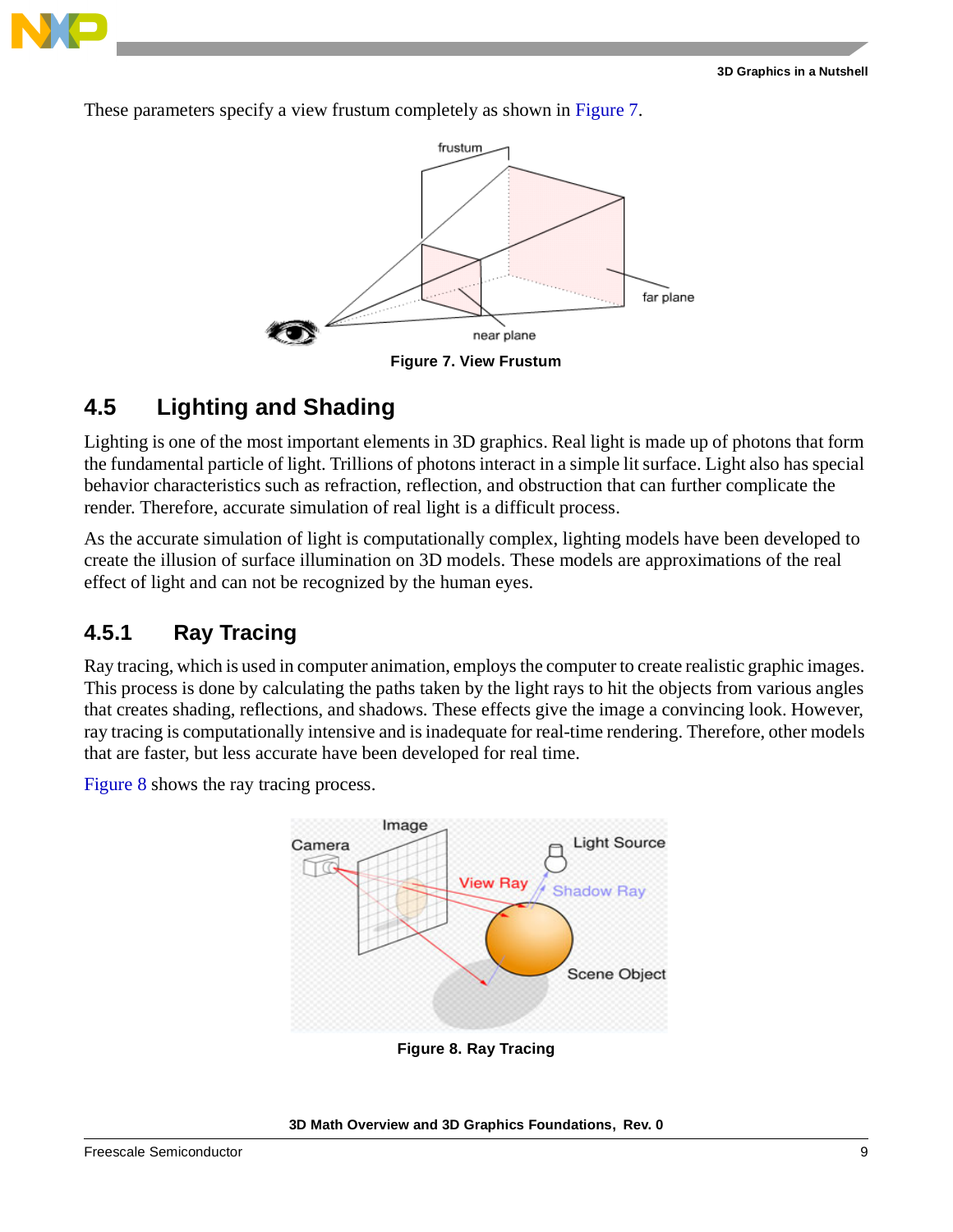

### **4.5.2 Real-Time Lighting and Shading**

Real-time lighting can be categorized into two types:

- **Static**
- Dynamic

### **4.5.2.1 Static**

Static shading is performed when the shading effect is to be permanently colored into the 3D object and does not require the color to be changed during the run time. This technique is used on world models and relies on the 3D content-creation software for the shading effect.

### **4.5.2.2 Dynamic**

Dynamic shading is used on moving 3D objects and lights and is computed during the rendering of each frame. Dynamic shading uses 3D vector math and incorporates ambient illumination as well as diffuse and specular reflection of directional lighting.

The shading function is one of the simplest vector operations done in 3D graphics. As it is done many times in a typical scene, the hardware should be built to accelerate this computation. The basic shading function for the static or dynamic shading is a modulation of the polygon surface color, based on its angle to the light direction. These parameters are expressed as vectors and vector operations. Computing the shading function in real-time 3D graphics is a feature built into the 3D hardware and is not reimplemented by the developer. However, it is useful to understand the process, as it directly affects the procedure to make 3D models.

The steps for shading are as follows:

- 1. The dot product of the unit vector in the direction of light and the surface normal is computed. The resulting scalar value should be between –1.0 and 1.0.
- 2. The value is clamped in the range 0.0–1.0, and now the value represents the intensity of light for that surface. The surface color is multiplied or scaled with the intensity, and as the intensity is between 0.0 and 1.0, the color becomes darker accordingly, as shown in [Figure 9.](#page-9-0)



**Figure 9. Surface Color Scaled with Intensity**

<span id="page-9-0"></span>3. The given triangle is then rendered with the resulting color for each surface.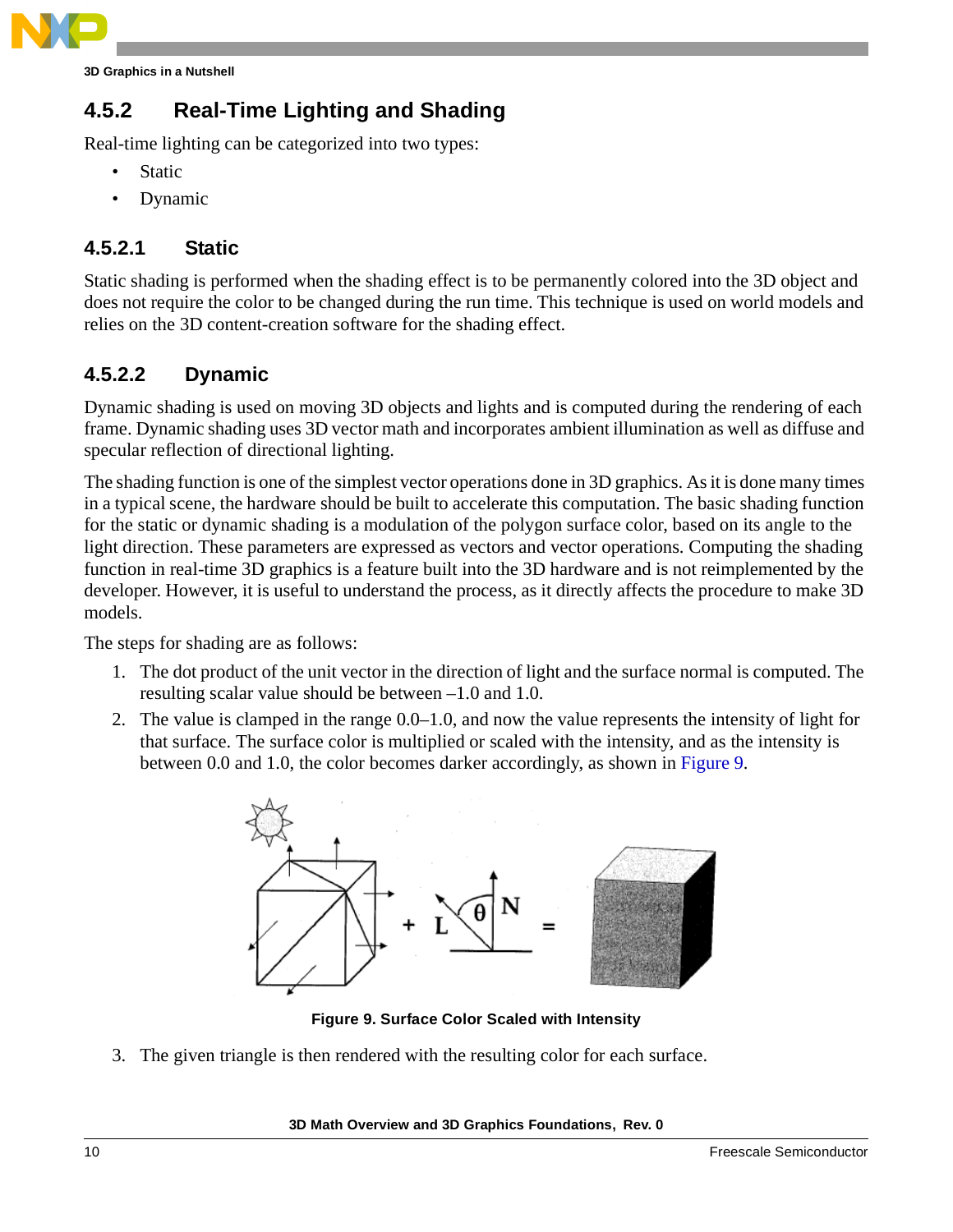

### **4.5.3 Types of Shading**

This section explains the different types of shading.

### **4.5.3.1 Lambert or Flat Shading**

Lambert or flat shading is the simplest among the different types of shading. Here, the shading function is calculated and applied for each polygon surface of the given object. Each polygon is uniformly colored based on the surface normal and direction of the light. Flat shading is a quick process; however, this process gives a faceted appearance to the object.

### **4.5.3.2 Gouraud or Smooth Shading**

Gouraud developed a technique to smoothly interpolate the illumination across the polygons and create a shading which is smooth and continuous. This shading technique is called Gouraud or smooth shading. This technique is effective and works on triangle-based objects, which are not actually smooth and continuous.



[Figure 10](#page-10-0) shows a comparison between flat and Gouraud shading.

<span id="page-10-0"></span>A vertex normal is added to each vertex in a 3D object. This new normal at the vertices can be calculated by averaging the adjoining face normals. The vertex intensity is then calculated with that new normal and the shading function. The intensity is interpolated across the whole 3D mesh based on the vertices' attributes such as vertex color. OpenGL and modern 3D hardware support both flat and Gouraud shading models. Though both the shading techniques are used, smooth shading is more realistic.

### **4.5.4 Types of Lights**

This section describes the different types of hardware-supported lights.

### **4.5.4.1 Ambient or Omni Directional**

Ambient light comes from several directions due to multiple reflections and emissions from several sources. The resulting surface illumination is uniform.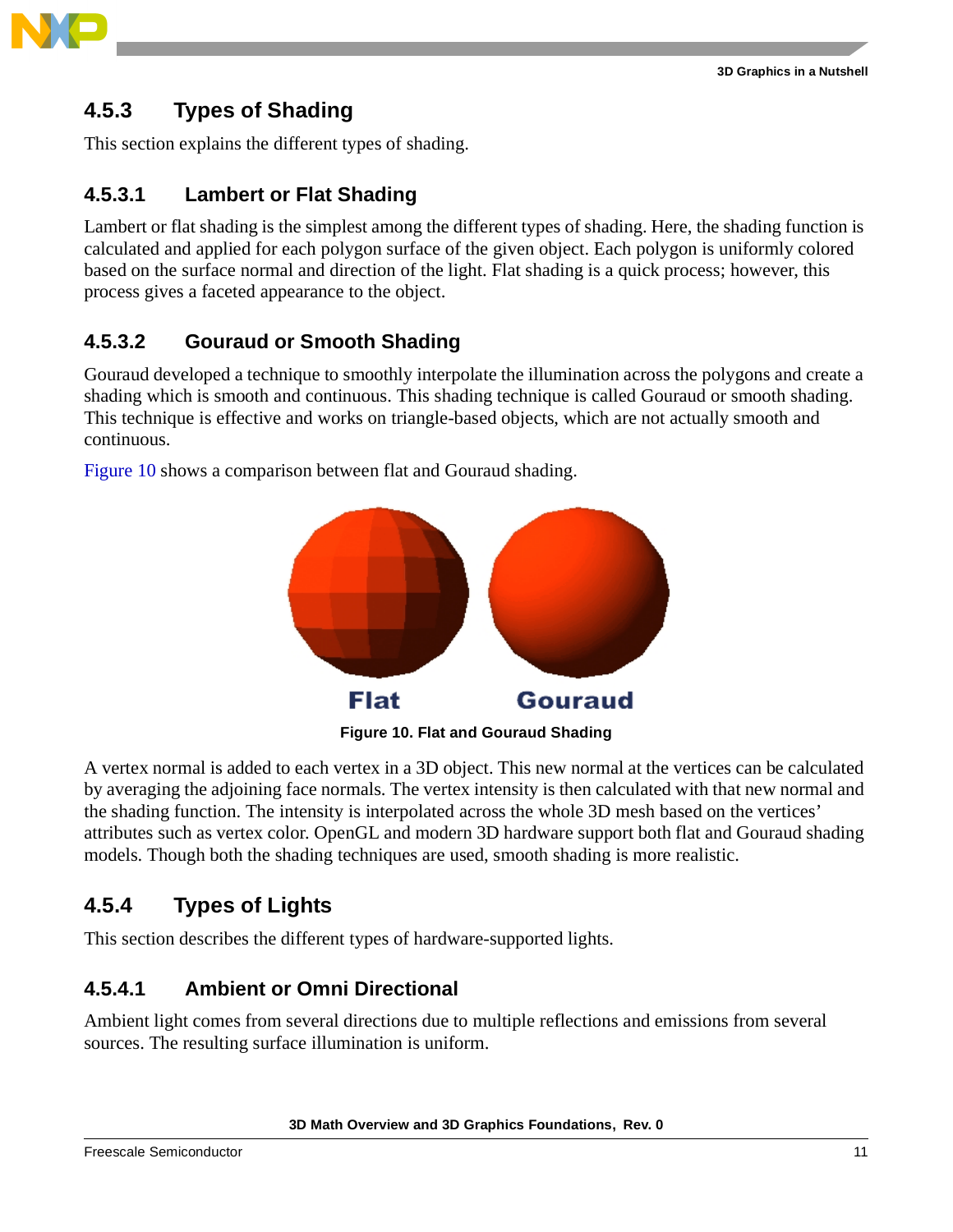

**Conclusion**

### **4.5.4.2 Directional or Global**

Directional light comes from a source located at the infinity. Therefore, directional light consists of parallel rays from the same direction. As the intensity of directional light does not diminish with distance, identically oriented objects of the same type are illuminated in the same way.

### **4.5.4.3 Positional, Point or Local**

Positional lights originate from a specific location. The light rays that emanate from the source are not parallel and can diminish in intensity with distance from the source. Identically oriented objects of the same type are illuminated differently, depending on the position with respect to the light source.

### **4.5.5 Shadow Problem**

In real-time 3D graphics, as the lighting and shading models are local, shadows are not automatically rendered. Hardware-based real-time lights do not have complete built-in features such as shadowing and light occluding. The 3D object is lit regardless of the other objects blocking the light, as each triangle shading is computed independently of other triangles in the scene. To compute each triangle, considering all the scene geometry is impractical. However, the shadowing effects exist and are added in real time. There are several ways to create the effect of shadows. These ways are normally the combination of a 3D feature and a clever 3D engine. However, classic techniques include simple textured polygons, projected geometry, and more advanced techniques, such as using a hardware feature like the stencil buffer and the depth buffer.

## <span id="page-11-0"></span>**5 Conclusion**

3D math is an essential skill for a graphics programmer or real-time programmer. Knowledge of mathematical calculations behind the algorithms, SDKs, frameworks or engines helps to develop graphical or real-time programs. A solid knowledge in 3D math is necessary to explore the capabilities of the i.MX31 MBX graphics accelerator.

The information in this application note is a brief introduction to the world of mathematics behind real-time rendering and a good guide to mathematical concepts in the 3D program development. For a better understanding of 3D math, refer to [Section 6, "References](#page-11-1)."

## <span id="page-11-1"></span>**6 References**

The references for the application note are as follows:

- *3D Math Primer for Graphics and Games* by Fletcher Dunn & Ian Parberry, 2002 Wordware Publishing
- *Real Time Rendering* by Tomas Akenine/Eric Haines, Second Edition, 2002 published by AK **Peters**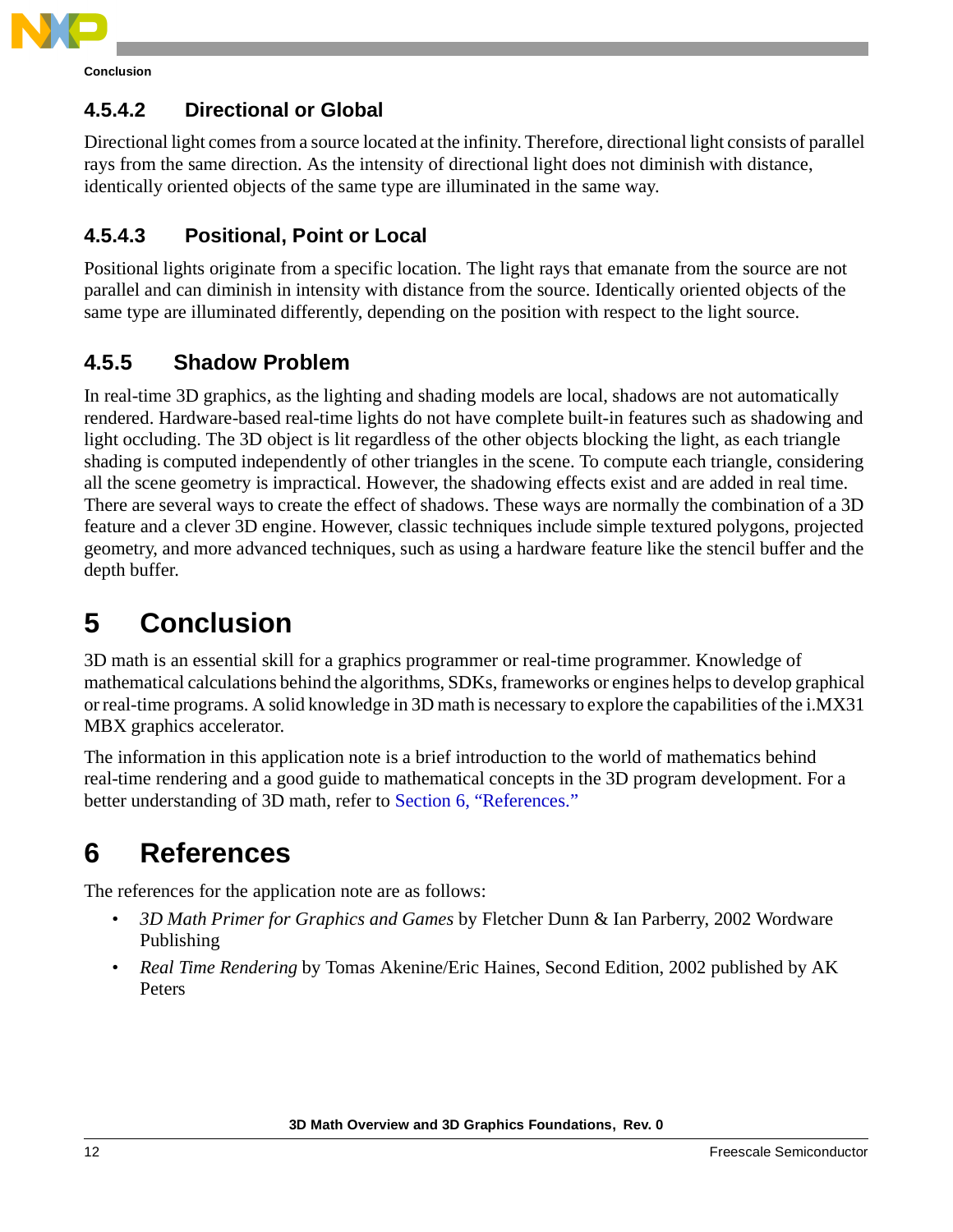

## <span id="page-12-0"></span>**7 Revision History**

<span id="page-12-1"></span>[Table 1](#page-12-1) provides a revision history for this application note.

| <b>Table 1. Document Revision History</b> |  |
|-------------------------------------------|--|
|-------------------------------------------|--|

| Rev.<br>Number | Date    | <b>Substantive Change(s)</b> |
|----------------|---------|------------------------------|
|                | 05/2010 | Initial Release              |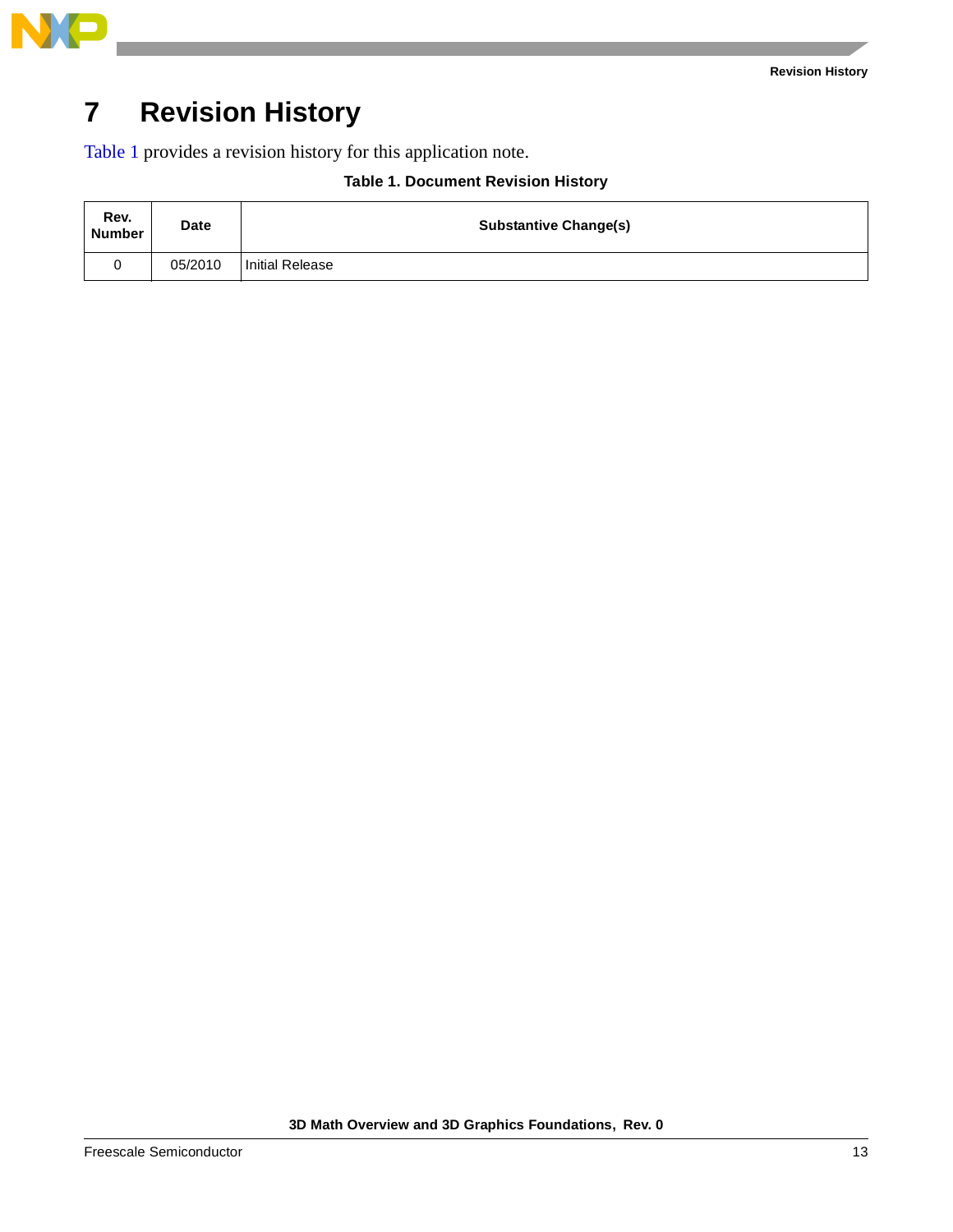

**Revision History**

#### **THIS PAGE INTENTIONALLY LEFT BLANK**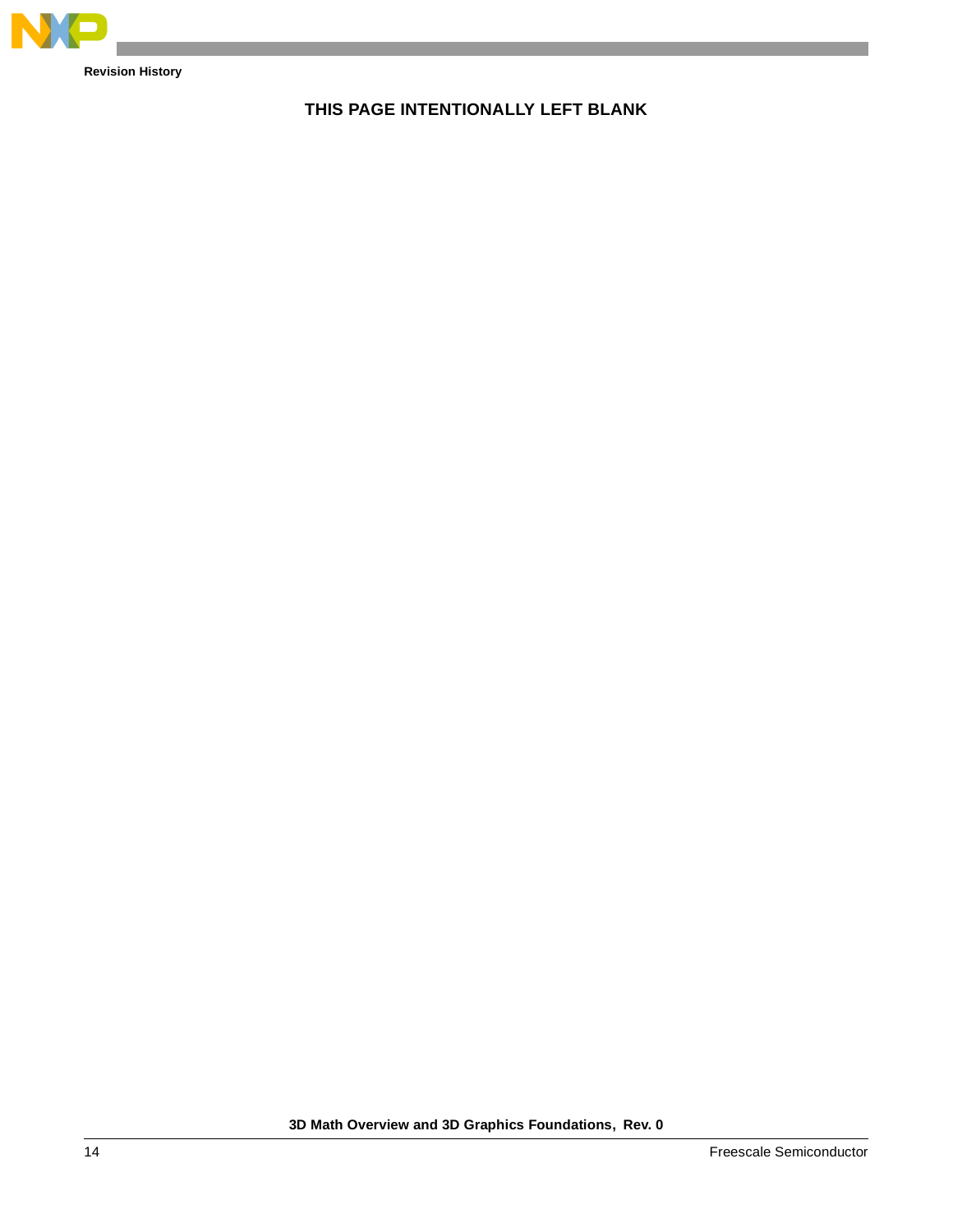

#### **THIS PAGE INTENTIONALLY LEFT BLANK**